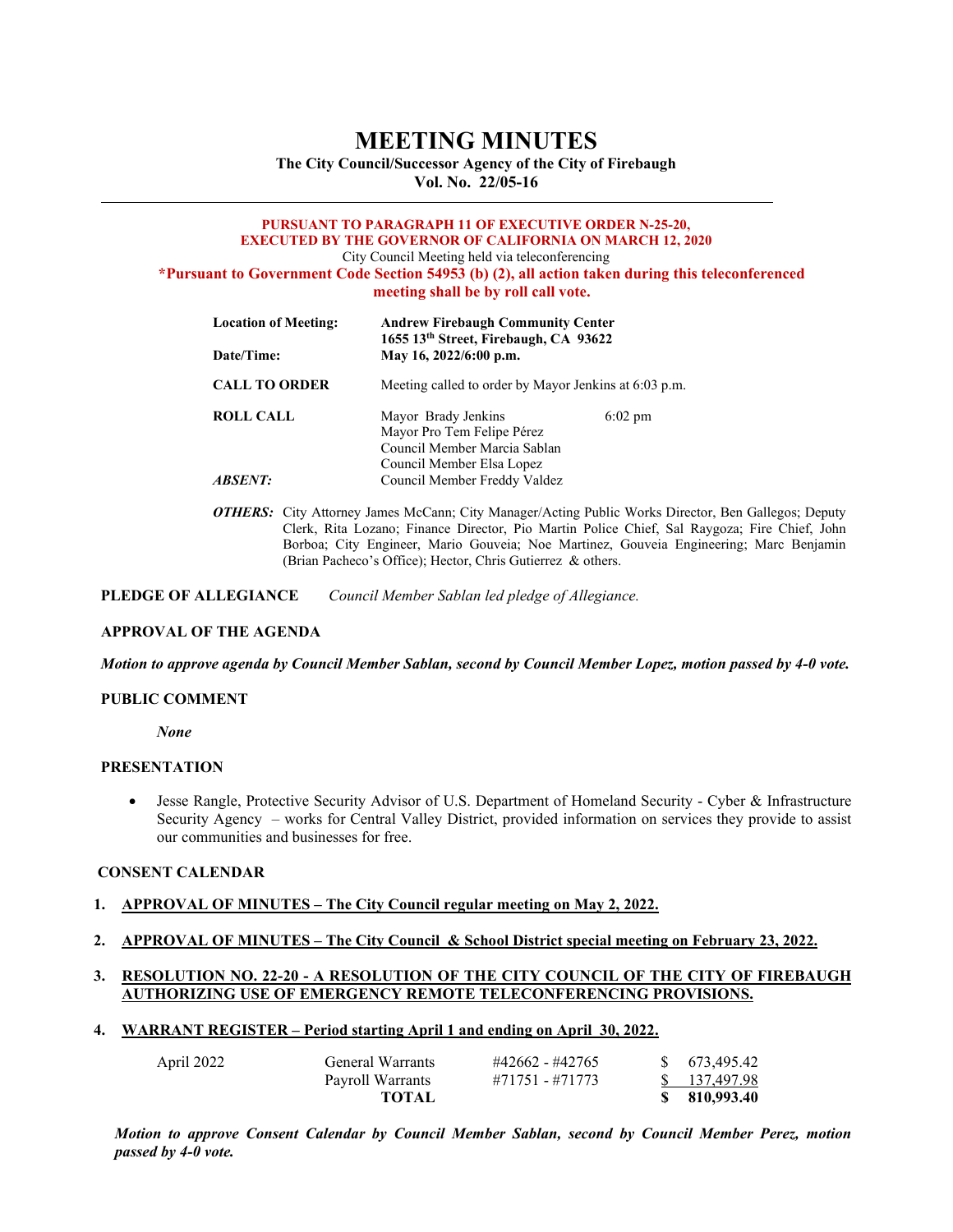#### **PUBLIC HEARING**

*None*

### **NEW BUSINESS**

**5. RESOLUTION NO. 22-21 - A RESOLUTION OF THE CITY COUNCIL OF THE CITY OF FIREBAUGH CALLING AND GIVING NOTICE OF THE HOLDING OF A GENERAL MUNICIPAL ELECTION TO BE HELD IN SAID CITY ON TUESDAY NOVEMBER 8, 2022, FOR THE ELECTION OF CERTAIN OFFICERS OF SAID CITY AND REQUESTING THE BOARD OF SUPERVISORS OF THE COUNTY OF FRESNO TO CONSOLIDATE AND CANVASS THE GENERAL MUNICIPAL ELECTION TO BE HELD ON NOVEMBER 8, 2022 WITH THE STATEWIDE GENERAL ELECTION TO BE HELD ON**  THAT DATE PURSUANT TO CALIFORNIA ELECTIONS CODE SECTION 10400 ET SEO.; **PERMIT THE COUNTY CLERK/REGISTRAR OF VOTERS OF THE COUNTY OF FRESNO TO RENDER SPECIFIED SERVICES TO THE CITY OF FIREBAUGH, RELATING TO THE CONDUCT OF SAID GENERAL MUNICIPAL ELECTION PURSUANT TO CALIFORNIA ELECTIONS CODE SECTION 10002; AND AUTHORIZING REIMBURSEMENT FUNDS TO PAY FOR SAID SERVICES.**

*Motion to approve Res. No. 22-21 by Council Member Lopez, second by Council Member Perez, motion passed by 4-0 vote.* 

**6. RESOLUTION 22-22 - A RESOLUTION OF THE CITY COUNCIL OF THE CITY OF FIREBAUGH OF INTENT TO LEVY AND COLLECT THE ANNUAL ASSESSMENT FOR ASSESSMENT DISTRICT NO. 1 AND SETTING A PUBLIC HEARING (***Pursuant to the Landscaping and Lighting Act of 1972).*

*Motion to approve Res. No. 22-22 by Council Member Sablan, second by Council Member Perez, motion passed by 4-0 vote.* 

**7. RESOLUTION 22-23 - A RESOLUTION OF THE CITY COUNCIL OF THE CITY OF FIREBAUGH APPROVING THE NATIONAL PUBLIC WORKS WEEK PROCLAMATION.**

*Motion to approve Res. No. 22-23 by Council Member Sablan, second by Council Member Perez, motion passed by 4-0 vote.* 

**8. RESOLUTION NO. 22-24 - A RESOLUTION OF THE CITY COUNCIL OF THE CITY OF FIREBAUGH APPROVING THE CITY OF FIREBAUGH FY 2022/2023 LIST OF ELIGIBLE PROJECTS FOR FUNDING FROM THE ROAD MAINTENANCE AND REHABILITATION ACCOUNT (RMRA) CREATED BY SENATE BILL 1: ROAD REPAIR AND ACCOUNTABILITY ACT OF 2017 AND AUTHORIZING THE CITY MANAGER TO FILE WITH THE CALIFORNIA TRANSPORTATION COMMISSION THE PROJECT LIST AND ANNUAL EXPENDITURE REPORT FOR FY RMRA FUNDING.** 

*Motion to approve Res. No. 22-24 by Council Member Lopez, second by Council Member Perez, motion passed by 4-0 vote.* 

#### **9. ADMINISTRATIVE REPORT: FY 2020/21 ENTERPRISE FUND PRELIMINARY BUDGET.**

#### **STAFF REPORTS**

 *Police Chief Sal Raygoza –* department has been responding to vandalism from mostly markers and spray paint, a few individuals have been arrested. We're working hard but need to continue addressing traffic issues; wreck less driving, speeding, and racing. There's been issues at the schools with students and vape pens, so we will meet with school representatives. Recently, a black bear sighting outside the city limits near the Senora Market, so fish and game came to assist us with him. The bear was tranquillized and will be released in the forest, he was about 244 lbs., we nicknamed him "Gerald", because he was found on Gerald and Nees. Excited the construction will begin on the new Police Station. City Manager Gallegos reported a few issues during construction with the Library & Architect has been very ill, so it's holding the project up. Department has received complaints about vehicles not making complete stops. Looking at the numbers this year, shows stats are increasing from past years. A resident reported, people are